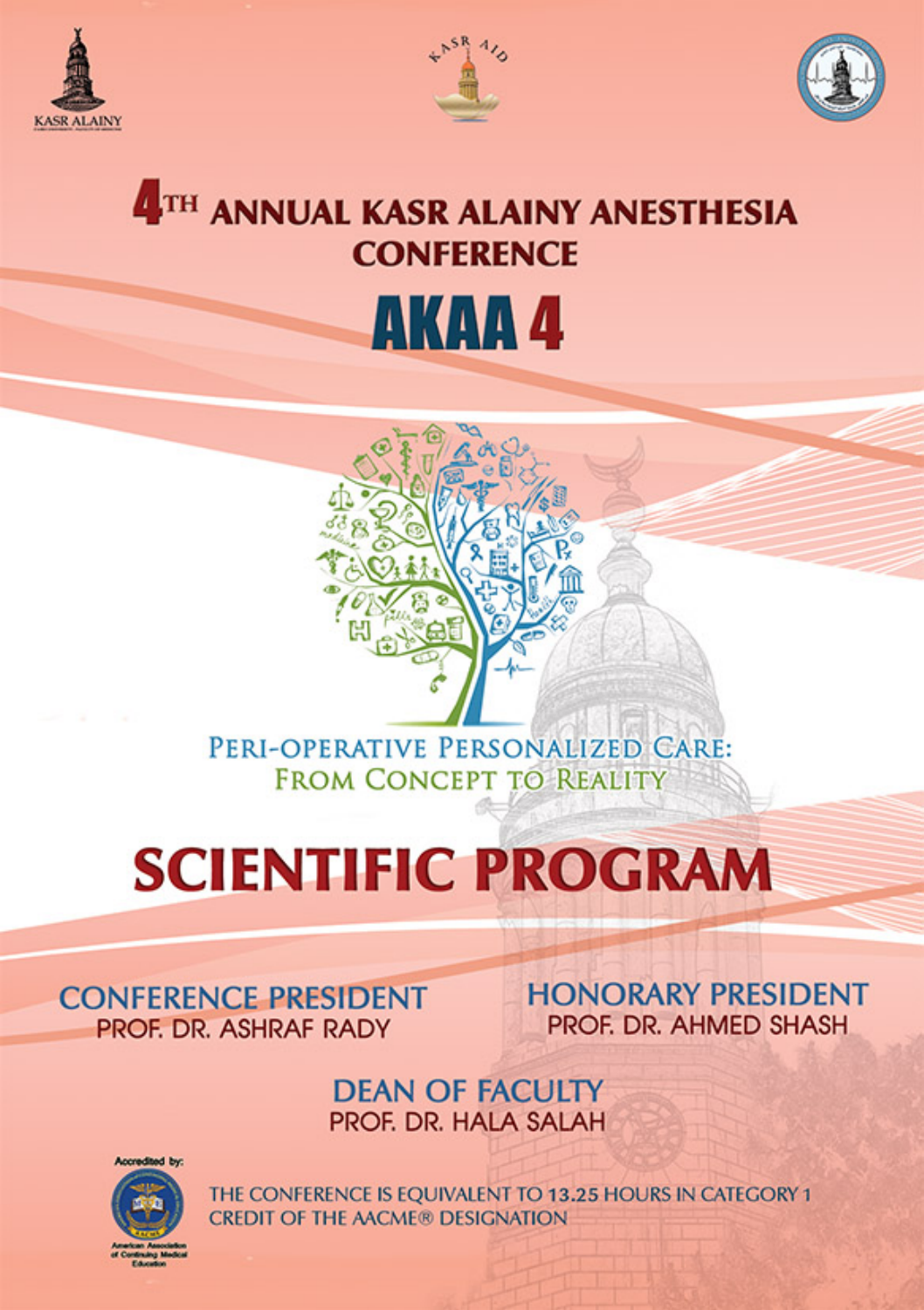|                            | <b>PROGRAM AT A GLANCE</b>                                                   |
|----------------------------|------------------------------------------------------------------------------|
|                            | Thursday, 13 <sup>th</sup> September 2018                                    |
|                            | Hall (A)                                                                     |
| <b>Time</b><br>09:30-10:30 | Session I: Consensus statement                                               |
| 10:30-11:00                |                                                                              |
|                            | Session I: Opening ceremony                                                  |
| 11:00-11:30                | <b>Coffee Break</b>                                                          |
| 11:30-13:00                | Session II: Best practice to enhance recovery after surgery                  |
| 13:00-14:30                | Session III: Acute pain debates                                              |
| 14:30-14:50                | <b>GE Symposium</b>                                                          |
| 14:50-15:30                | Lunch                                                                        |
| 15:30-17:00                | Session IV: Perioperative management in specific population                  |
|                            | Thursday, 13 <sup>th</sup> September 2018                                    |
|                            | Hall (B)                                                                     |
| <b>Time</b>                |                                                                              |
| 13:00-14:30                | Session V: Pediatric anesthesia                                              |
| 14:30-15:30                | Lunch                                                                        |
| 15:30-17:00                | Session VI: Ultrasound in perioperative practice                             |
|                            | Friday, 14 <sup>th</sup> September 2018<br>Hall (A)                          |
| <b>Time</b>                |                                                                              |
| 09:30-11:00                | Session VII: Article "Articles" that must be read in Perioperative practice. |
| 11:00-12:00                | Session VIII: Decision making in critical care.                              |
| 12:00-13:30                | <b>Friday Prayer &amp; Coffee break</b>                                      |
| 13:30-13:50                | <b>Masimo Symposium</b>                                                      |
| 13:50-15:30                | Session IX: Challenging cases.                                               |
| 15:30-17:00                | Session X: Technology in anesthesia.                                         |
| 17:30                      | <b>Closing ceremony &amp; Lunch</b>                                          |
|                            | Friday, 14th September 2018                                                  |
|                            | Hall (B)                                                                     |
| <b>Time</b>                |                                                                              |
| 15:30-17:10                | Session XI: Oral abstracts.                                                  |
| 17:10-17:30                | <b>Awards for best abstracts</b>                                             |
| 17:30                      | <b>Closing ceremony &amp; Lunch</b>                                          |

1 | Page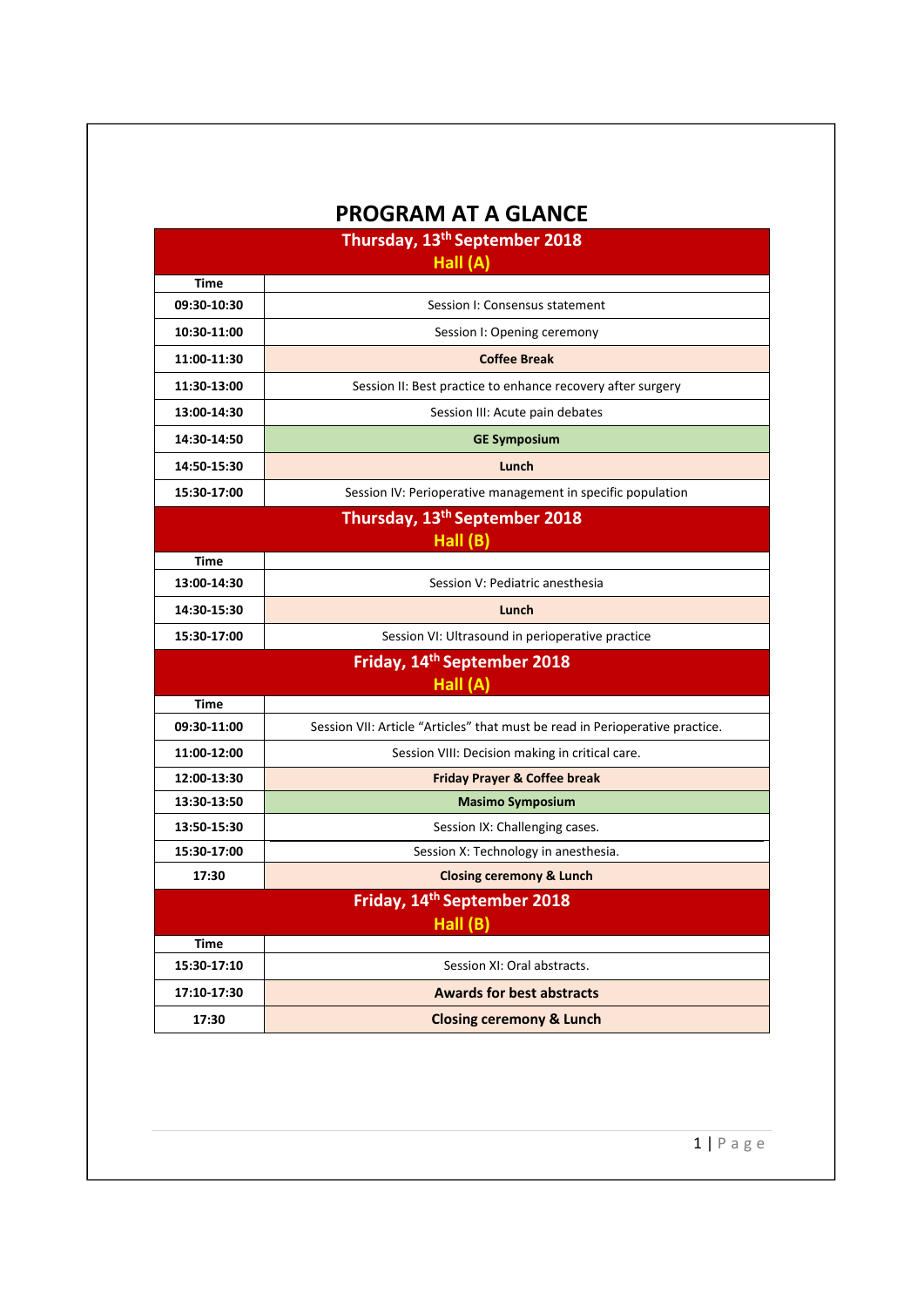|             | Thursday, 13th September 2017.<br><b>Hall A</b>                                                                                        |
|-------------|----------------------------------------------------------------------------------------------------------------------------------------|
|             | (09:30-11:00) Session (I)<br><b>Consensus Statement</b>                                                                                |
|             | Moderators: Prof. Fawzia Aboul Fetouh<br><b>Prof. Ahmed Shash</b><br>Prof. Ashraf Rady<br>Prof. Hany El Dahaby                         |
| 09:30-09:55 | Cardiac arrest in the operating room: Resuscitation and management for<br>the anesthesiologist.<br>Prof. Manar El Kholy (Cairo, Egypt) |
| 09:55-10:20 | Management of hypotension during Caesarian section (CS) under spinal<br>anesthesia.<br>Prof. Mohamed El Hadidy (Alexandria, Egypt)     |
| 10:20-10:30 | <b>Discussion</b>                                                                                                                      |
| 10:30-11:00 | <b>Opening ceremony</b>                                                                                                                |
|             | 10:30-10:45 Welcome Message.<br>Prof. Ashraf Rady (Cairo, Egypt)                                                                       |
|             | 10:45-11:00 Achieving your financial freedom.<br>Prof. Khaled Samir (Lead Healthcare Expert)                                           |
| 11:00-11:30 | <b>Coffee Break</b>                                                                                                                    |
|             | Thursday, 13 <sup>th</sup> September 2017<br><b>Hall A</b>                                                                             |
|             | (11:30-13:00) Session (II)<br>Best practice to enhance recovery after surgery (ERAS).                                                  |
|             | <b>Moderators: Prof. Adel Abdel Fattah</b><br><b>Prof. Raafat Abdelazeem</b><br>Prof. Abla El Hadidi<br>Prof. Hany Kamal               |
| 11:30-11:55 | From goal directed care to individualized hemodynamic management.<br>Prof. Ahmed Mukhtar (Cairo, Egypt)                                |
|             |                                                                                                                                        |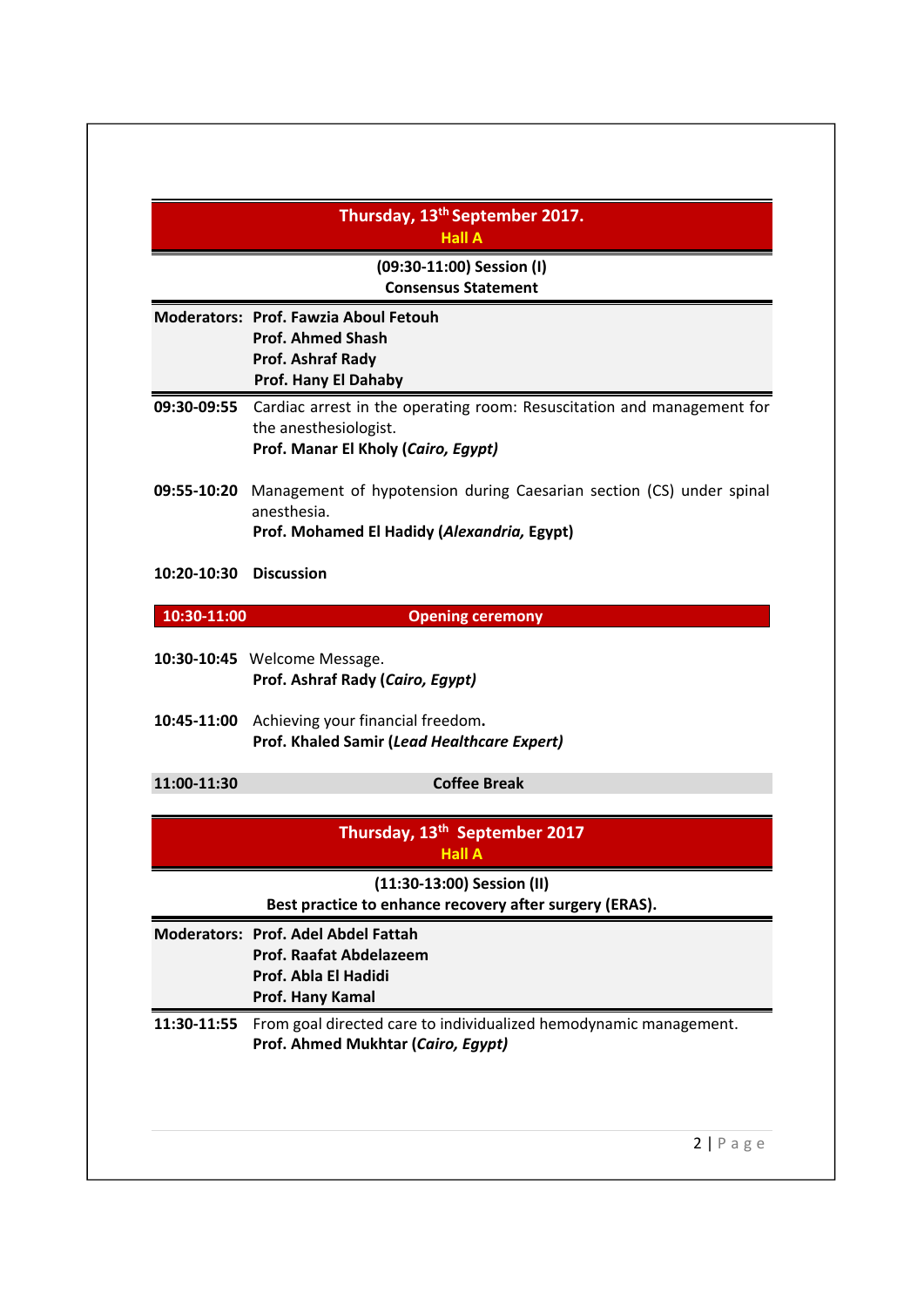|                         | 11:55-12:20 No Gut No recovery.<br>Prof. Amr Mattar (Cairo, Egypt)                                            |  |  |
|-------------------------|---------------------------------------------------------------------------------------------------------------|--|--|
|                         | 12:20-12:45 Brain recovery is also important.<br>Prof. Mohga Samy (NCI, Egypt)                                |  |  |
| 12:45-13:00 Discussion. |                                                                                                               |  |  |
|                         | Thursday, 13 <sup>th</sup> September 2018<br><b>Hall A</b>                                                    |  |  |
|                         | (13:00-14:30) Session (III)<br>Acute pain debates.                                                            |  |  |
|                         | <b>Moderators: Prof. Maher Fawzy</b><br><b>Prof. Maged El Ansary</b><br>Prof. Ali Essa                        |  |  |
| 13:00-13:25             | Enhanced recovery in total knee surgery: Our Egyptian experience.<br>Prof. Mohamed Abdel Raouf (Cairo, Egypt) |  |  |
| 13:25-13:50             | Enhanced recovery after Orthopedic surgery: The role of the<br>anesthesiologist.<br>Prof. Loran Soliman (USA) |  |  |
| 13:50-14:15             | Opioid utilization in developing countries: Egypt where do we stand?<br>Prof. Amany Ezzat (Cairo, Egypt)      |  |  |
| 14:15-14:30             | Discussion.                                                                                                   |  |  |
| 14:30-14:50             | <b>GE Symposium</b>                                                                                           |  |  |
| 14:50-15:30             | Lunch                                                                                                         |  |  |
|                         | Thursday, 13 <sup>th</sup> September 2018<br><b>Hall A</b>                                                    |  |  |
|                         | (15:30-17:00) Session (IV)<br>Perioperative management in specific population.                                |  |  |
|                         | <b>Moderators: Prof. Tawfek Nour Eldeen</b><br>Prof. Rafek Alfy<br>Prof. Nabila Fahmy                         |  |  |
| 15:30-15:55             | My patient is 90++ years old on a wheel chair.<br>Prof. Gamal Fouad (Ain Shams, Egypt)                        |  |  |
|                         | 3 Page                                                                                                        |  |  |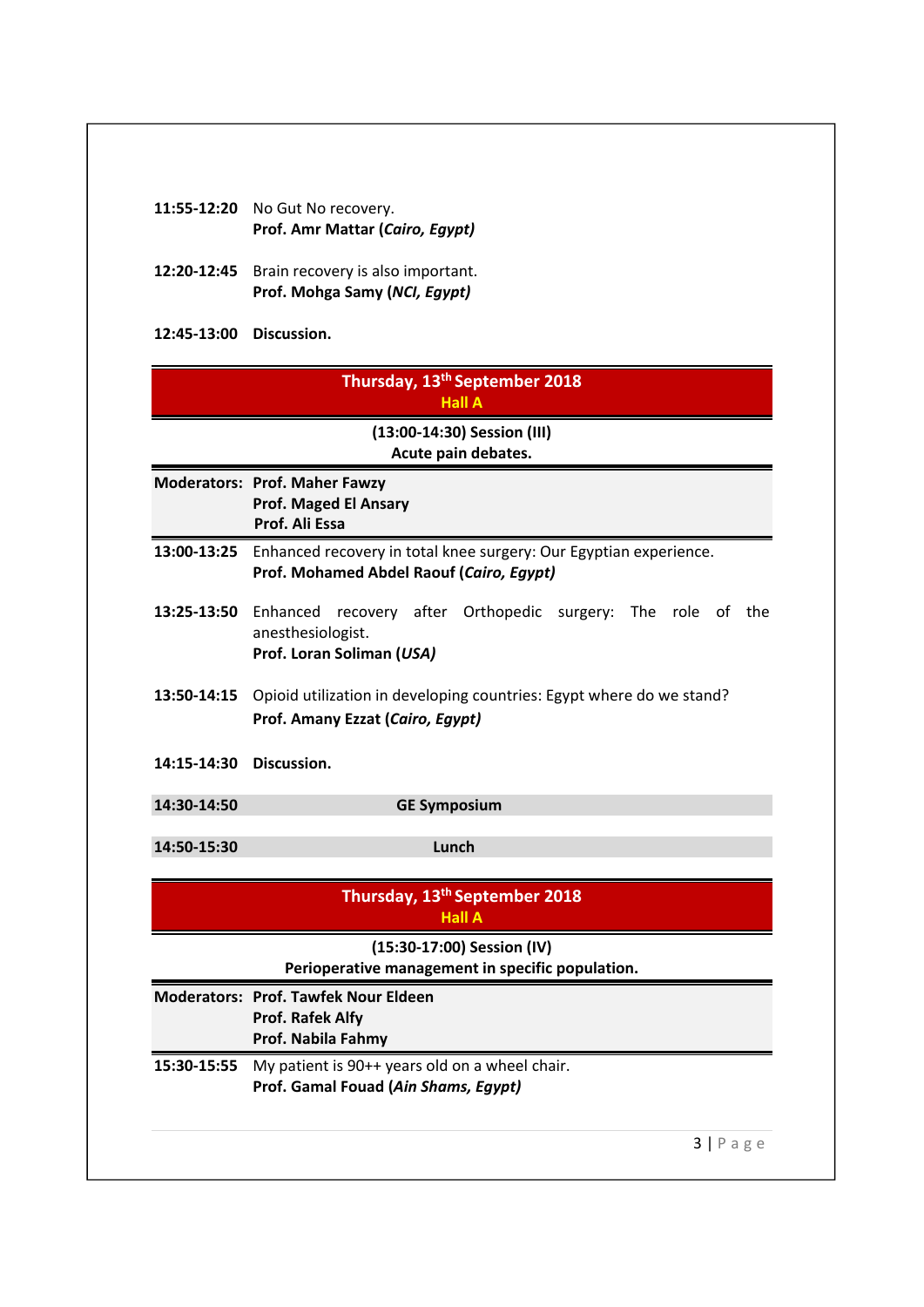| 15:55-16:20            | My patient is on antiplatelet therapy.                                                    |
|------------------------|-------------------------------------------------------------------------------------------|
|                        | Prof. Sian Jaggar (UK)                                                                    |
| 16:20-16:45            | My patient is 180 kg.                                                                     |
|                        | Prof. Waleed El Hamimy (Cairo, Egypt)                                                     |
| 16:45-17:00 Discussion |                                                                                           |
|                        | Thursday 13 <sup>th</sup> September 2018<br><b>Hall B</b>                                 |
|                        | (13:00-14:30) Session (V)                                                                 |
|                        | <b>Pediatric Anesthesia</b>                                                               |
|                        | <b>Moderators: Prof. Foudan Shaltout</b>                                                  |
|                        | <b>Prof. Amel Aboul Ela</b><br>Prof. Amina Aboul Ela                                      |
| 13:00-13:25            | Preoperative plan for pediatric patient: a targeted approach.                             |
|                        | Prof. Manal El Gohary (Cairo, Egypt)                                                      |
|                        |                                                                                           |
| 13:25-13:50            | Personalized perioperative pediatric pain management.<br>Dr. Khaled Sarhan (Cairo, Egypt) |
|                        |                                                                                           |
| 13:50-14:15            | Enhanced recovery after surgery in pediatric patients.                                    |
|                        | Prof. Riham Hussein (Cairo, Egypt)                                                        |
| 14:15-14:50            | <b>Discussion</b>                                                                         |
|                        |                                                                                           |
| 14:50-15:30            | Lunch                                                                                     |
|                        | Thursday 13 <sup>th</sup> September 2018.                                                 |
|                        | <b>Hall B</b>                                                                             |
|                        | (15:30-17:00) Session (VI)<br>Ultrasound in perioperative practice                        |
|                        | <b>Moderators: Prof. Nasser Fadel</b>                                                     |
|                        | <b>Prof. Nevine Gouda</b>                                                                 |
|                        | Prof. Hesham El Azazy                                                                     |
| 15:30-15:55            | Ultrasound for pediatric anesthesia.                                                      |
|                        | Prof. Maha Gamil (Cairo, Egypt)                                                           |
|                        |                                                                                           |
|                        |                                                                                           |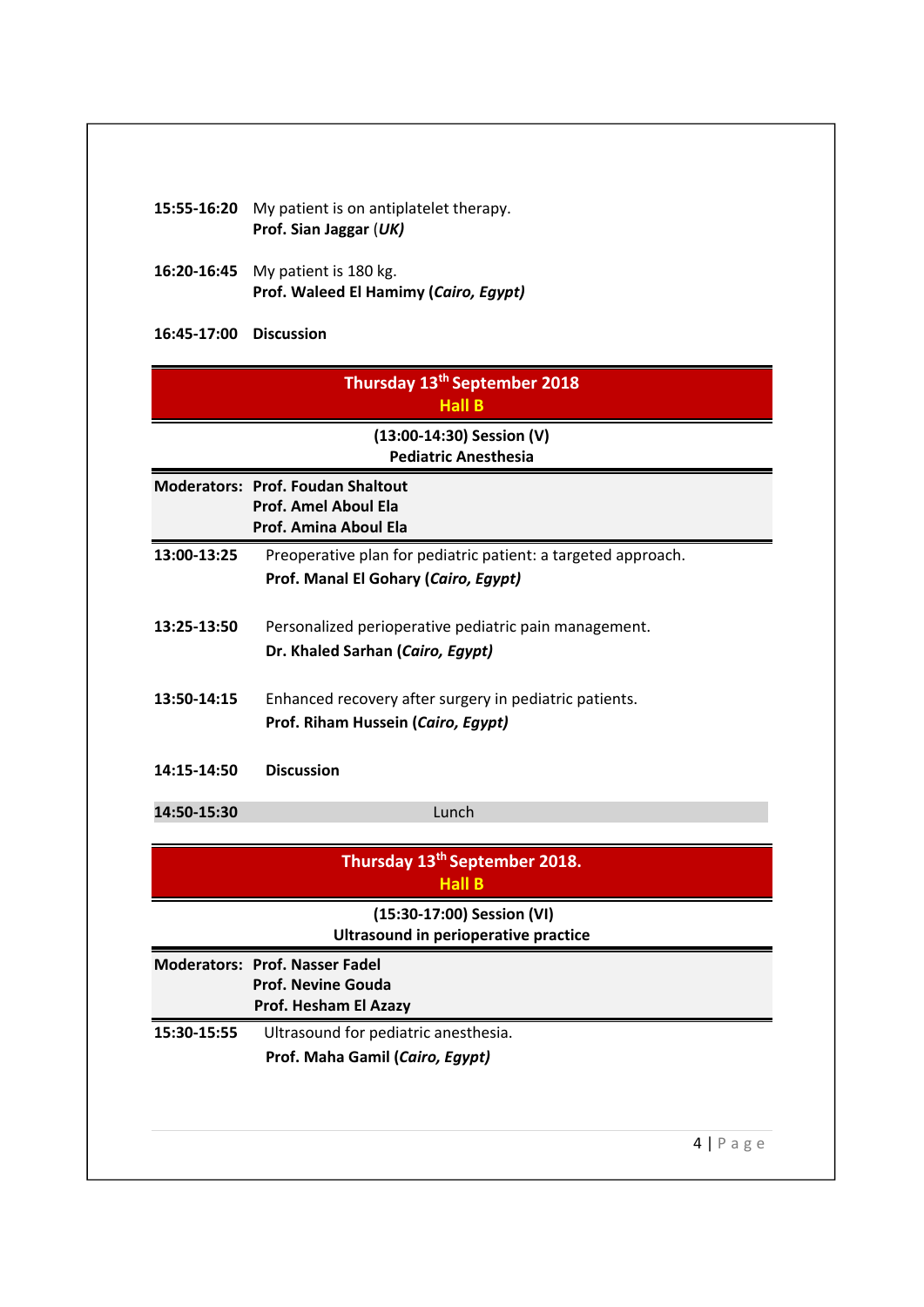| 15:55-16:20 | Clinical sonopathology: What should the anesthesiologist know?                               |
|-------------|----------------------------------------------------------------------------------------------|
|             | Prof. Ahmed Zaghloul (Cairo, Egypt)                                                          |
| 16:20-16:45 | Ultrasound in the emergency department.                                                      |
|             | Dr. Mai Ahmed (Cairo, Egypt)                                                                 |
| 16:45-17:00 | <b>Discussion</b>                                                                            |
|             | Friday, 14 <sup>th</sup> September 2018<br><b>Hall A</b>                                     |
|             | (09:30-11:00) Session (VII)<br>Article that must be read in Perioperative practice.          |
|             | Moderators: Prof. Ahmed El Badawy Khalil                                                     |
|             | <b>Prof. Mohamed Ismail</b><br>Prof. Adel El Ansary                                          |
| 09:30-09:55 | Article must be read in mechanical ventilation.                                              |
|             | Prof. Yehia Khater (Cairo, Egypt)                                                            |
| 09:55-10:20 | Article must be read in obstetric anesthesia.                                                |
|             | Prof. Nisreen El Refaie (Cairo, Egypt)                                                       |
| 10:20-10:45 | Interventional pain therapy for low back pain: an update of evidence.                        |
|             | Prof. Mohamed Makhareta (Mansoura, Egypt)                                                    |
| 10:45-11:00 | <b>Discussion</b>                                                                            |
|             | Friday, 14 <sup>th</sup> September 2018<br><b>Hall A</b>                                     |
|             | (11:00-12:00) Session (VIII)<br><b>Decision making in Critical Care.</b>                     |
|             | <b>Moderators: Prof. Enas Kamel</b><br><b>Prof. Bahaa Ewess</b><br><b>Prof. Hisham Khedr</b> |
| 11:00-11:25 | Critical decision making and timeline in critical care.                                      |
|             | Prof. Sameh Abdulatif (UK)                                                                   |
| 11:25-11:50 | Vasoplegia management: The past, the present and the future.                                 |
|             | Dr. Ramy Magdy (Cairo, Egypt)                                                                |
|             |                                                                                              |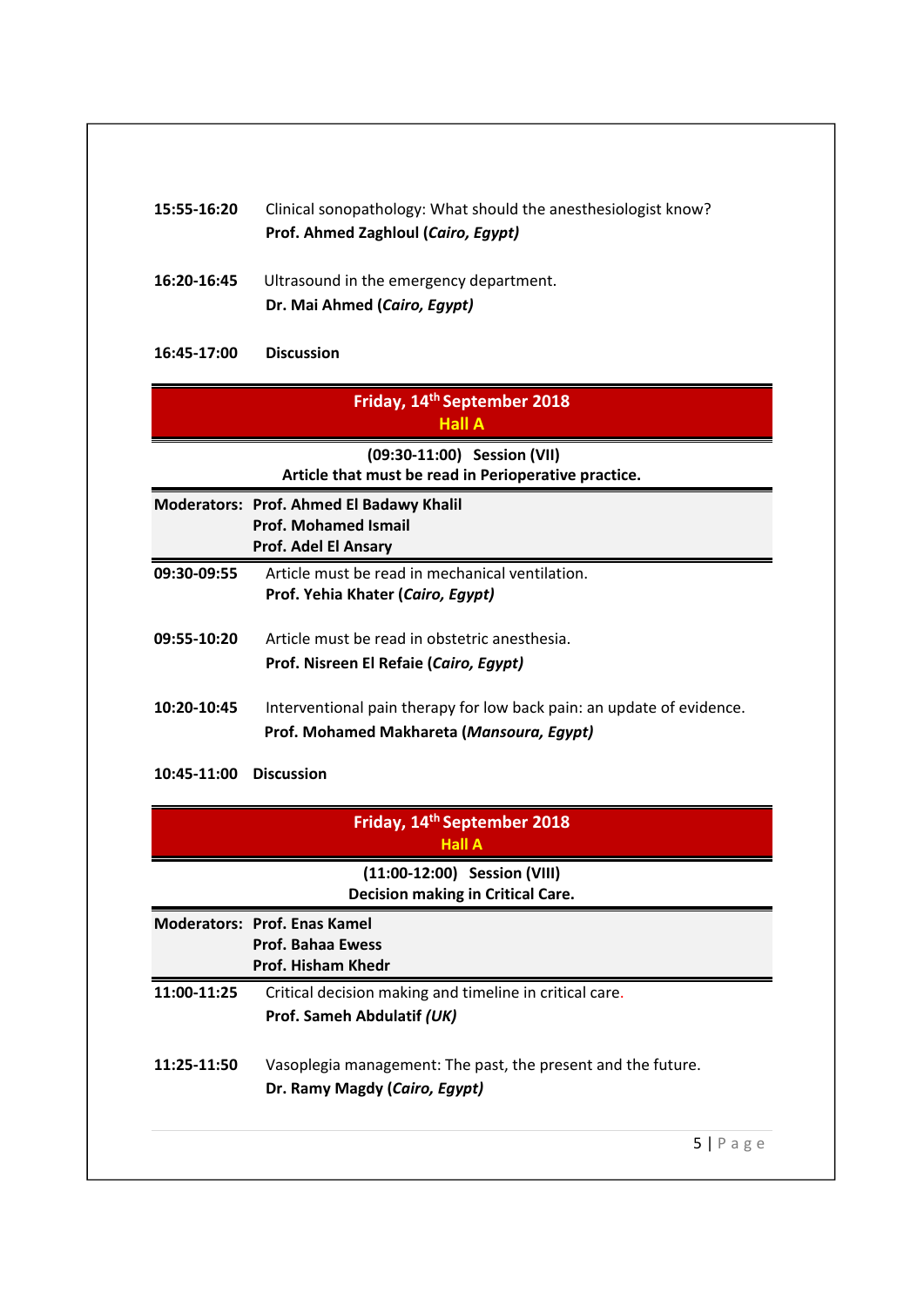| 11:50-12:00 | <b>Discussion</b> |
|-------------|-------------------|
|-------------|-------------------|

| 12:00-13:30 | <b>Friday prayer &amp; Coffee break</b> |
|-------------|-----------------------------------------|
|-------------|-----------------------------------------|

**13:30‐13:50 Masimo Symposium**

|             | Friday, 14 <sup>th</sup> September 2018<br><b>Hall A</b>                                                                         |
|-------------|----------------------------------------------------------------------------------------------------------------------------------|
|             | (13:50-15:30) Session (IX)<br><b>Challenging cases</b>                                                                           |
|             | <b>Moderators: Prof. Sahar Marzouk</b><br>Prof. Magdi Eskander<br>Prof. Ossama Abd El Hai<br>Prof. Yasser El Halafawy            |
| 13:50-14:15 | Anesthetic management of a grown-up patient with congenital heart<br>disease for non-cardiac surgery.<br>Prof. Sian Jaggar (UK)  |
| 14:15-14:40 | Perioperative management of patients on mechanical support of<br>circulation for non-cardiac surgery.<br>Prof. Hisham Hosni (UK) |
| 14:40-15:05 | Difficult airway management in a parturient patient undergoing an<br>emergency procedure.<br>Prof. Ezz El Din Fikry (KSA)        |
| 15:05-15:30 | Challenging cases in cancer pain management.<br>Prof. Khaled Abdel Hamid (NCI, Egypt)                                            |
|             | Friday, 14 <sup>th</sup> September 2018<br><b>Hall A</b>                                                                         |
|             | (15:30-17:00) Session (X)<br><b>Technology in Anesthesia</b>                                                                     |
|             | Moderators: Prof. Hoda Abdel Kadel<br>Prof. Naemat Ibrahim<br><b>Prof. Sherine Mostafa</b><br>Prof. Mostafa Bayoumy              |
| 15:30-15:55 | Pulse Oximeter beyond SPO <sub>2</sub> measurement.<br>Prof. Ahmed Hasanin (Cairo, Egypt)                                        |
|             | 6 Page                                                                                                                           |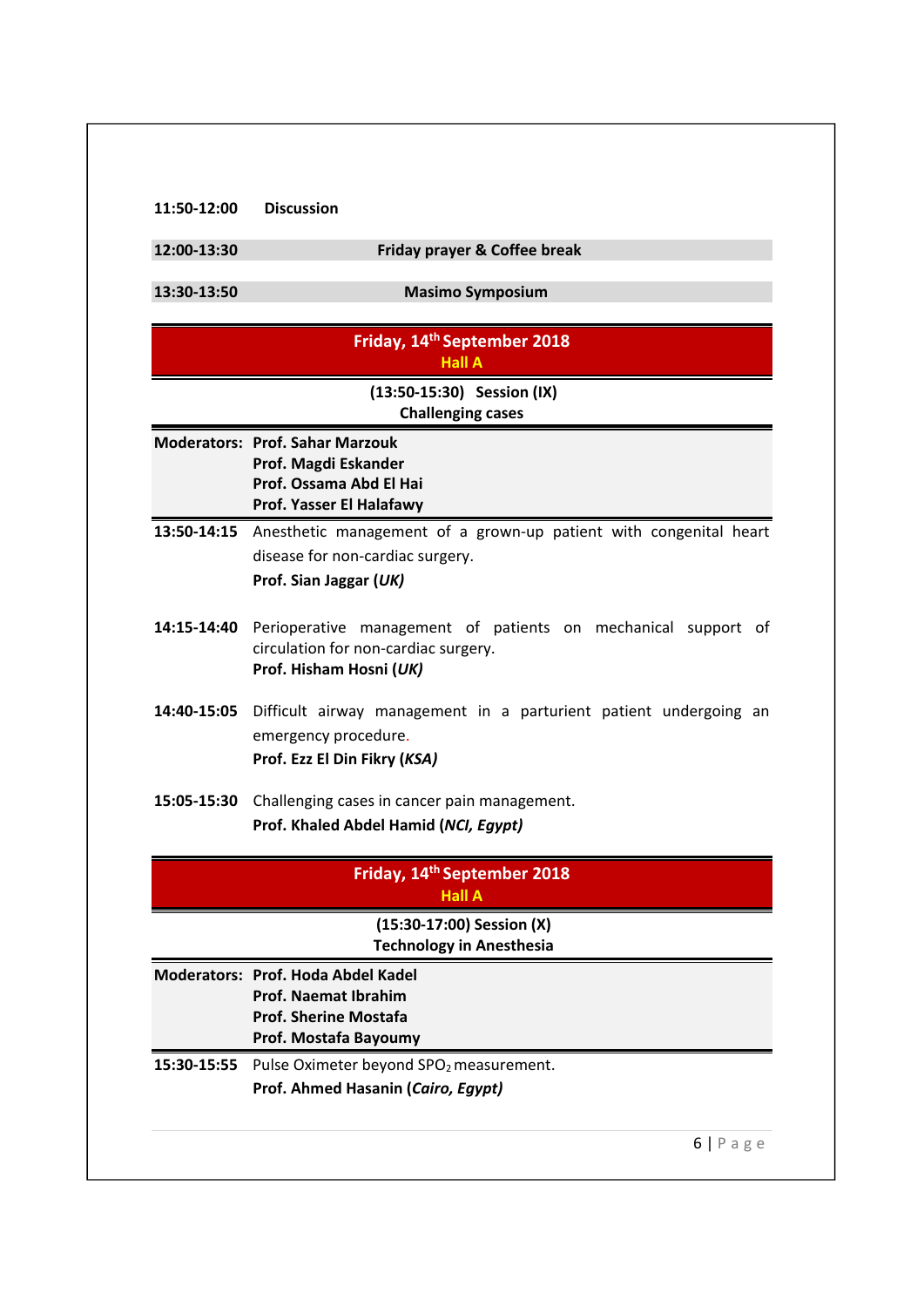#### **15:55‐16:20** Technology in anesthesia and ICU, where are we going? **Dr. Eslam Ayman (***Cairo, Egypt)*

- **16:20‐16:45** Non‐invasive cardiac output monitoring. **Dr. Mohamed Ayashy (***Cairo, Egypt)*
- **16:45‐17:00 Discussion**

### **Friday, 14th September 2018 Hall B**

 **(15:30‐17:00) Session (XI) Oral abstracts**

- **Moderators: Prof. Waleed El Hamimy Prof. Hussam El Ashmawy Prof. Ahmed Mukhtar Prof. Abeer Ahmed**
- 15:30‐15:40 Intramuscular ketamine as premedication in controlling emergence agitation with sevoflurane in pediatrics undergoing strabismus surgery, a randomized controlled trial.

#### Marco Makram

- 15:40-15:50 The impact of intraoperative musical therapy versus midazolam as a premedication in patients undergoing cystoscopy under spinal anesthesia. Reham Kaddah
- 15:50 16:00 Analgesic Effects of Ultrasound Guided Trans muscular Quadratus Lumborum Block (QLBTM) using different Volumes and Concentrations of Local Analgesics after Unilateral Inguinal Hernia Repair. Mohamed Sabry
- 16:00-16:10 Effect of melatonin administration on sedation level as adjuvant to propofol in mechanically ventilated traumatic brain injury patient: A randomized controlled trial.

#### Ghada Mohamed Omar

16:10-16:20 Incidence of intraoperative awareness in general Anaesthesia. Kasr ALainy view point Menna Al Shaarawi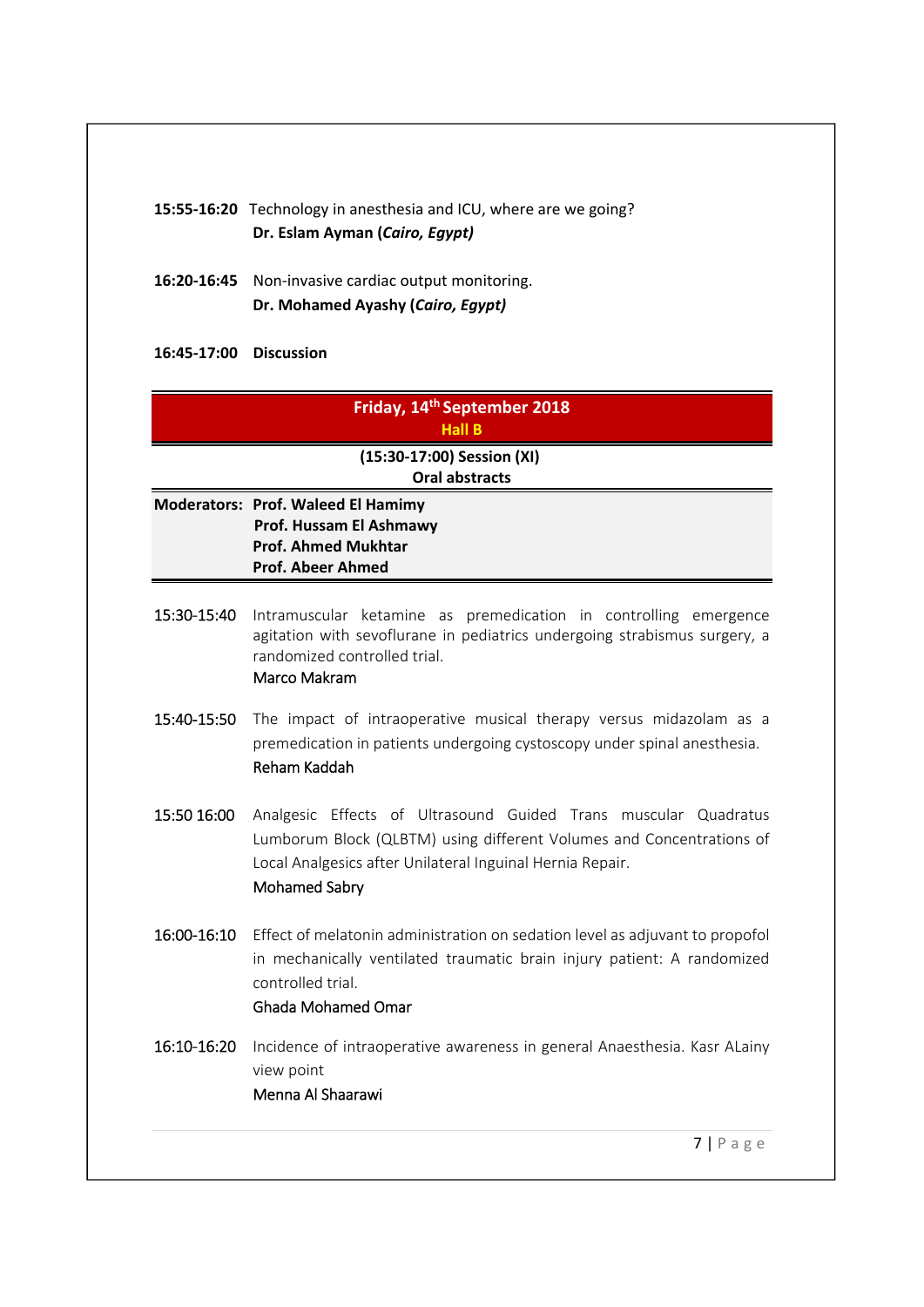16:20-16:30 A comparative study for a new technique of endotracheal intubation using Medan video‐assisted laryngoscope on a standardized manikin with a normal airway.

#### Mahmoud Adly

- 16:30-16:40 Dynamic Arterial Elastance as a predictor of arterial blood pressure response to fluid administration in septic patients: A prospective observational study. Soudy Salah
- 16:40-16:50 Understanding & acceptance of the brain death concept among Cairo university intensivists & emergency doctors. A survey study. Mostafa Nagy
- 16:50-17:00 Randomized controlled study between Baska mask versus Air-Q blocker as a conduit for ventilation in adult patients with expected difficult intubation. **Mohamed Youssf**
- 17:00-17:10 Comparison between IV propofol and propofol/ fentanyl anesthesia on patients' stress response during surgery. **May Mohamed Ezz El Din**
- **17:10‐17:30 Awards for best abstracts**

#### 17:30  **Closing ceremony & Lunch**